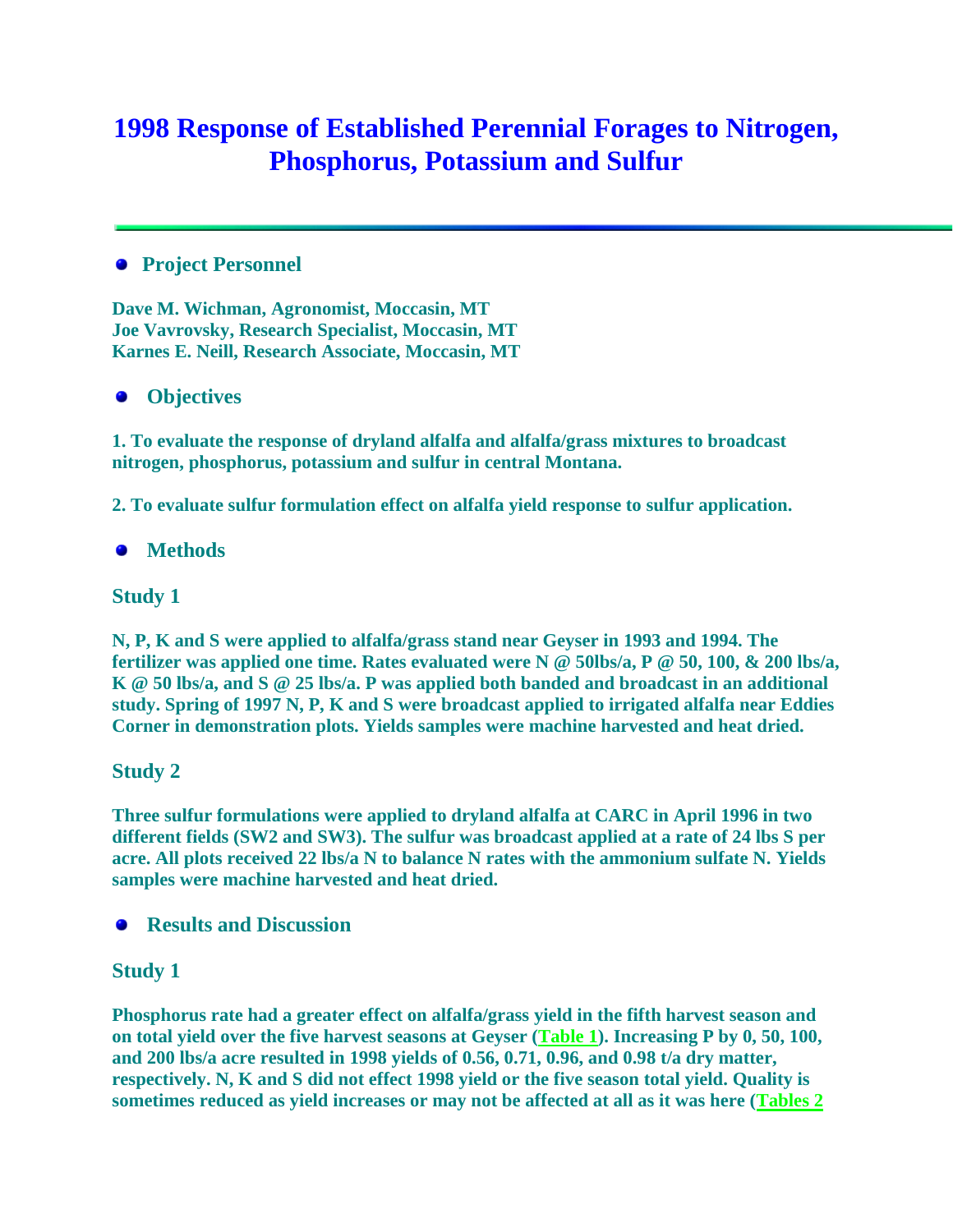**& 3). Banding P had a slight advantage on broadcast P over five seasons [\(Table 3\)](http://ag.montana.edu/carc/Forages/1998/98perforagerespnpks.htm#alfalfa yield response to phosphorus fertilizer). Demonstration strips near Eddies Corner exhibited 0.5, 0.6, & 0.89 t/a yield response to a 1997 application of 50, 100, and 200 lbs/a P, respectively [\(Table 4\)](http://ag.montana.edu/carc/Forages/1998/98perforagerespnpks.htm#Irrigated alfalfa yield response). The first replication received more irrigation water than the second replication, thus yielding more.**

## **Study 2**

**Ammonium sulfate and pearled sulfur fertilizer, both containing 24 lbs S/a, were applied in the spring of 1996. Dry matter yields in 1998 were increased 0.46 and 0.53 t/a, respectively [\(Table 5\)](http://ag.montana.edu/carc/Forages/1998/98alfalfaresptos.htm#1998 Dryland Alfalfa yield). Over three harvest years the ammonium sulfate and pearled sulfur increased production 1.0 and 0.35 t/a, respectively. The sulfur did not affect quality significantly [\(Table 6\)](http://ag.montana.edu/carc/Forages/1998/98alfalfaresptos.htm#1998 Dryland alfalfa quality response).**

**Yield samples were harvested from the ammonium sulfate strips. Finding the strips was easy due to visual differences between strips having ammonium sulfate applied versus strips having pearled sulfur applied. Yields in field SW2 with and without sulfur were 1.5 t/a and 0.5 t/a, respectively. Second cutting yields in field SW3 with and without sulfur were 0.45 t/a and 0.18 t/a, respectively. Sulfur content in the plant tissue in field SW2 with and without sulfur were 0.25% and 0.13%, respectively and sulfur content in in the second cutting from field SW3 with and without sulfur were 0.28% and 0.14%, respectively.** 

## **Summary**

**At \$60.00/t hay a 0.15 t/a yield response has a gross value of \$ 9.00 per acre which is 72% of the \$12.50 original cost of 50 lbs/a P fertilizer and application cost. Over a five year period, the gross return @ 60/t hay has been \$111, \$140.40, and \$172.20 per acre for gross P cost of \$12.50, \$25.00 and \$37.50. Keep in mind there was a base amount of 50 lbs N, 50 lbs K, and 25 lbs sulfur applied to each P rate. However, data show these three elements had little to no effect on the yield. Plant tissue samples have not been analyzed for S content.**

**Ammonium sulfate provided the only significant yield response to sulfur in the first two seasons. It appears the pearled sulfur is now becoming available to the alfalfa because it produced significantly more forage than the untreated check.**

## **Future Plans**

**Demonstration strips may be established in the Geyser area meadow where the fertilizer trial was established to provide a more visual assessment for producers.** 

**Field plots have been established in field SW2 at the Central Agricultural Research Center to compare banding vs broadcasting of the three sulfur formulation. Multiple sulfur rates will be tested, also. In addition, an off-station location will be sought for the banded S evaluation**.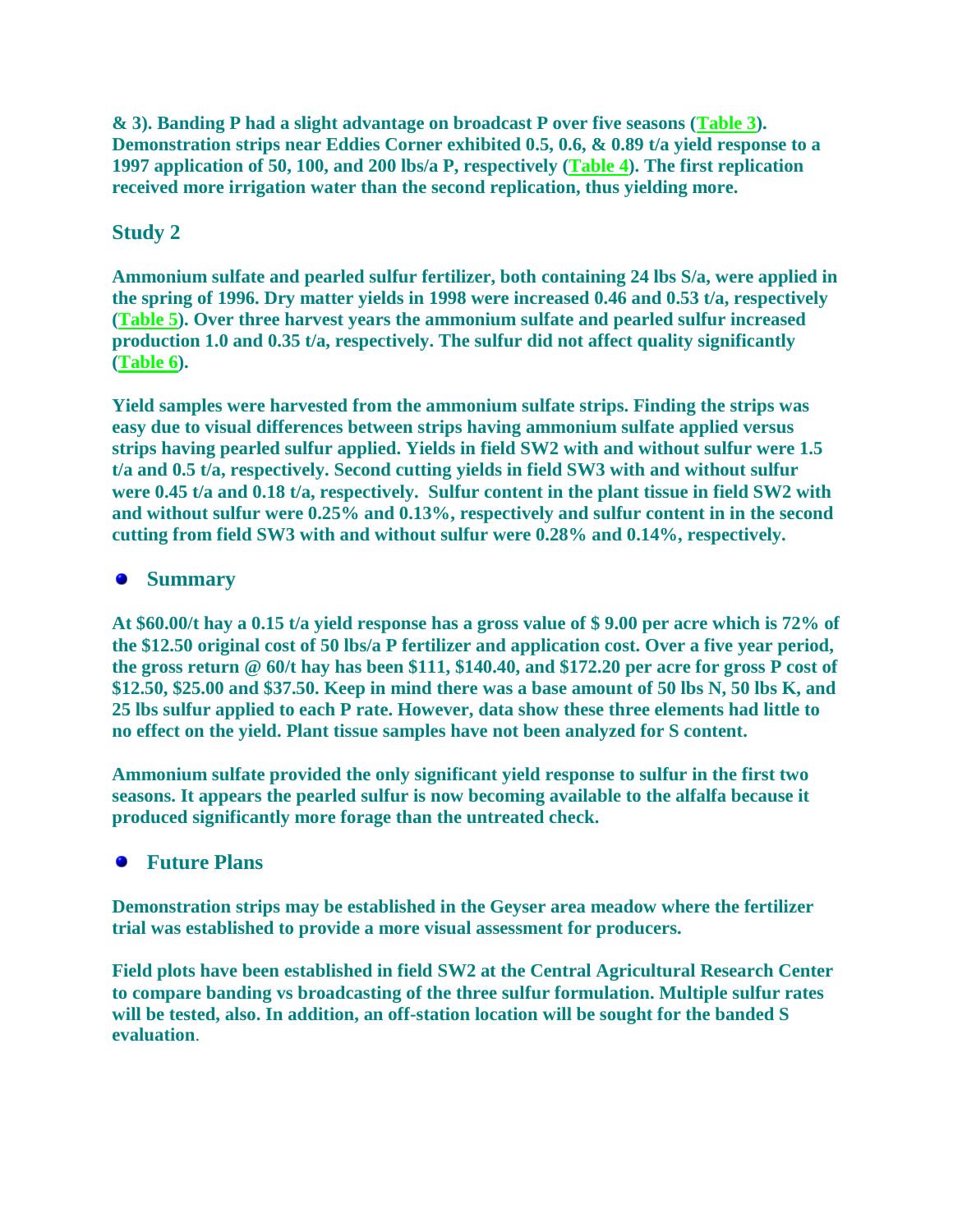| <b>Trt</b>        |                | <b>Fertilizer</b> |                |    | Sulfur <sup>1</sup>    | 1998                | - Dry Matter - - - - - -<br>5 yr. Total |  |  |
|-------------------|----------------|-------------------|----------------|----|------------------------|---------------------|-----------------------------------------|--|--|
| #                 | N              | ${\bf P}$         | $\mathbf K$    | S  |                        | $-$ tons/ac $    -$ |                                         |  |  |
|                   | 50             | 200               | 50             | 25 | ds                     | 0.98                | 7.10                                    |  |  |
| 6                 | 50             | 100               | 50             | 25 | $\mathrm{d}\mathbf{s}$ | 0.96                | 6.77                                    |  |  |
| 5                 | 50             | 100               | 50             | 25 | es                     | 0.93                | 6.57                                    |  |  |
| 3                 | 50             | 50                | 50             | 25 | ds                     | 0.71                | 6.08                                    |  |  |
| $\overline{2}$    | 50             | $\overline{0}$    | 50             | 25 | ds                     | 0.56                | 4.23                                    |  |  |
| $\overline{4}$    | $\overline{0}$ | 0                 | $\overline{0}$ | 0  |                        | 0.66                | 4.08                                    |  |  |
| 7                 | $\theta$       | 100               | 50             | 25 | ds                     | 0.90                | 6.83                                    |  |  |
| 8                 | 50             | 100               | $\Omega$       | 0  |                        | 0.89                | 6.80                                    |  |  |
| 9                 | 50             | 100               | 50             | 0  |                        | 0.87                | 6.48                                    |  |  |
| <b>Mean</b>       |                |                   |                |    |                        | 0.83                |                                         |  |  |
| $F-$ trts (df=16) |                |                   |                |    |                        | 4.76                |                                         |  |  |
| $CV(S/MN)$ %      |                |                   |                |    |                        | 14.22               |                                         |  |  |
| $LSD(0.05$ by t)  |                |                   |                |    |                        | 0.20                |                                         |  |  |

**Table 1. 1998 and five-year alfalfa yield response to 1994 broadcast fertilizer application near Geyser, MT.**

**1/ ds** - dissolving/livestock sulfur (90%)

**es** - elemental sulfur(99.9%)

**Fertilized**: 3/18/94; **Harvested**: 7/20/98

|  |  |                         |  | Table 2. 1998 Alfalfa quality response to broadcast fertilizer application near |  |
|--|--|-------------------------|--|---------------------------------------------------------------------------------|--|
|  |  | <b>Geyser, Montana.</b> |  |                                                                                 |  |

|                     |                |                   |                |                |                        | $\mathbf{Dry}$ Matter - - - - - - |               |               |            |  |  |
|---------------------|----------------|-------------------|----------------|----------------|------------------------|-----------------------------------|---------------|---------------|------------|--|--|
| Trt#                |                | <b>Fertilizer</b> |                |                | <b>Sulfur</b>          | $\bf CP$                          | <b>ADF</b>    | <b>NDF</b>    | <b>RFV</b> |  |  |
|                     | N              | ${\bf P}$         | $\mathbf K$    | S              | <b>Source</b>          | $\frac{0}{0}$                     | $\frac{1}{2}$ | $\frac{0}{0}$ | (value)    |  |  |
|                     | 50             | 200               | 50             | 25             | ds                     | 17.13                             | 30.47         | 36.33         | 167.1      |  |  |
| 6                   | 50             | 100               | 50             | 25             | $\mathrm{d}\mathbf{s}$ | 16.67                             | 30.60         | 35.33         | 171.8      |  |  |
| 5                   | 50             | 100               | 50             | 25             | es                     | 17.03                             | 30.17         | 34.97         | 174.3      |  |  |
| 3                   | 50             | 50                | 50             | 25             | $\mathrm{d}\mathbf{s}$ | 16.63                             | 30.03         | 34.57         | 176.3      |  |  |
| $\overline{2}$      | 50             | $\overline{0}$    | 50             | 25             | ds                     | 16.50                             | 28.70         | 34.33         | 179.3      |  |  |
| $\overline{4}$      | $\overline{0}$ | $\overline{0}$    | $\overline{0}$ | $\overline{0}$ |                        | 15.77                             | 30.17         | 35.07         | 173.7      |  |  |
| 7                   | $\overline{0}$ | 100               | 50             | 25             | $\mathrm{d}\mathbf{s}$ | 16.73                             | 30.90         | 35.80         | 168.9      |  |  |
| 8                   | 50             | 100               | $\theta$       | $\overline{0}$ |                        | 16.80                             | 31.70         | 36.77         | 163.3      |  |  |
| 9                   | 50             | 100               | 50             | $\overline{0}$ |                        | 16.93                             | 31.20         | 36.37         | 166.1      |  |  |
| <b>Mean</b>         |                |                   |                |                |                        | 16.69                             | 30.44         | 35.50         | 171.2      |  |  |
| $F-$ trt (df=16)    |                |                   |                |                | 0.50                   | 0.49                              | 0.65          | 0.53          |            |  |  |
| CV (S/Mean)<br>$\%$ |                |                   |                | 5.89           | 6.86                   | 5.19                              | 7.27          |               |            |  |  |
| LSD(0.05 by t)      |                |                   |                |                | 1.70                   | 3.62                              | 3.19          | 21.55         |            |  |  |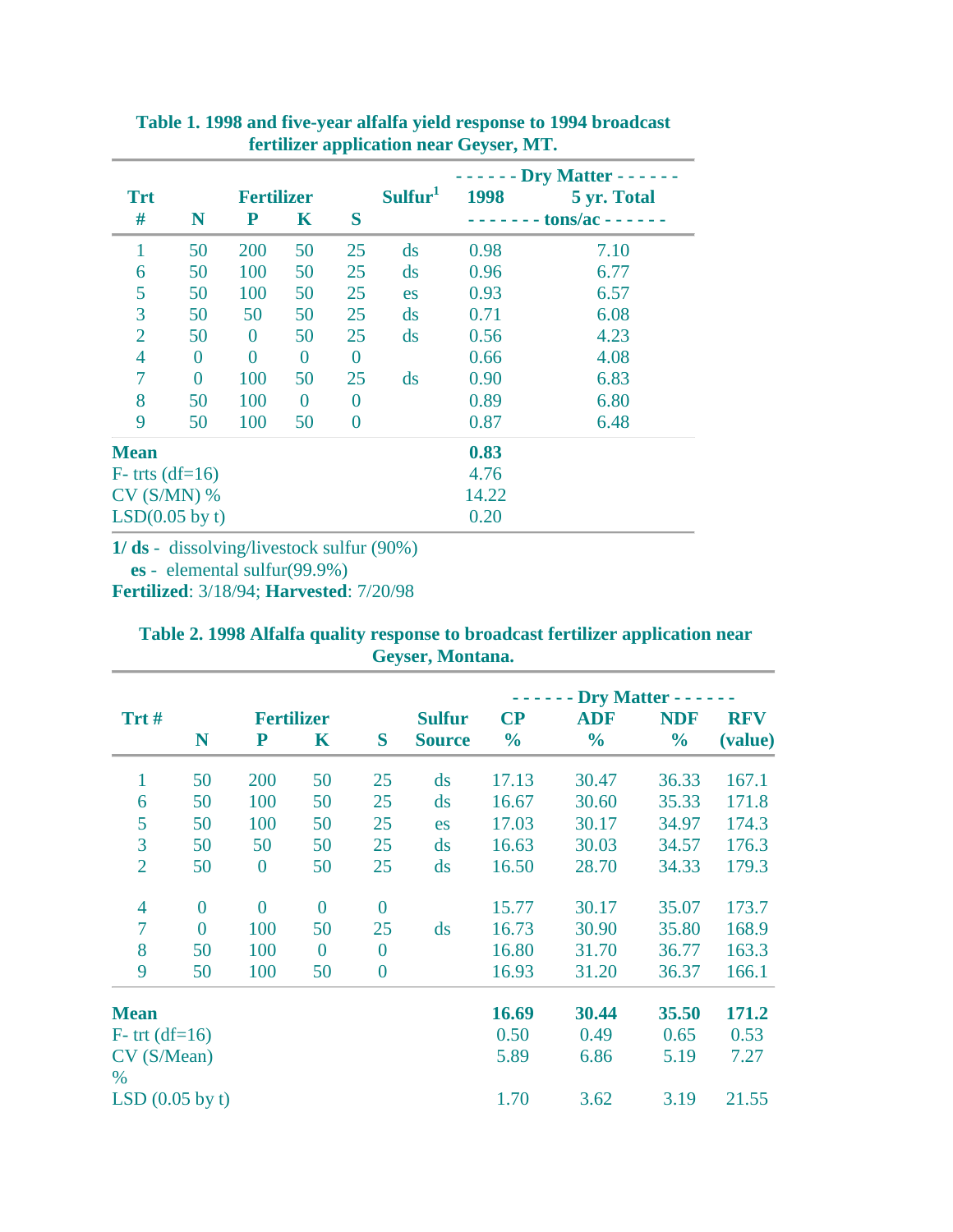|                      |                   | <b>-Dry Matter-</b> |                       |               |               |                             |                       |  |  |  |  |
|----------------------|-------------------|---------------------|-----------------------|---------------|---------------|-----------------------------|-----------------------|--|--|--|--|
| <b>Method</b>        | <b>Phosphorus</b> | 1998                | 5 Yr.<br><b>Total</b> | $\bf CP$      | <b>ADF</b>    | <b>NDF</b><br>$\frac{0}{0}$ | <b>RFV</b><br>(value) |  |  |  |  |
|                      | lbs/a             |                     | $-T/a$ ---------      | $\frac{6}{6}$ | $\frac{6}{9}$ |                             |                       |  |  |  |  |
| <b>Banded</b>        | 200               | 0.96                | 6.78                  | 16.45         | 31.08         | 42.53                       | 142.2                 |  |  |  |  |
| <b>Broadcast</b>     | 200               | 0.90                | 6.42                  | 16.00         | 31.02         | 42.35                       | 143.0                 |  |  |  |  |
| <b>Banded</b>        | 50                | 0.81                | 6.17                  | 17.15         | 29.10         | 38.58                       | 160.1                 |  |  |  |  |
| <b>Broadcast</b>     | 50                | 0.72                | 5.73                  | 16.70         | 29.53         | 40.88                       | 150.3                 |  |  |  |  |
| <b>Banded</b>        | 0                 | 0.56                | 4.24                  | 17.08         | 28.25         | 37.05                       | 168.1                 |  |  |  |  |
| <b>Broadcast</b>     | $\boldsymbol{0}$  | 0.55                | 4.27                  | 16.47         | 29.78         | 40.90                       | 150.4                 |  |  |  |  |
| <b>Mean</b>          |                   | 0.75                |                       | 16.64         | 29.79         | 40.38                       | 152.3                 |  |  |  |  |
| $CV(S/Mean)\%$       |                   | 21.02               |                       | 6.35          | 4.67          | 6.74                        | 7.94                  |  |  |  |  |
| <b>LSD</b><br>(0.05) |                   | 0.24                |                       | ns            | 2.10          | 4.10                        | 18.22                 |  |  |  |  |

#### **Table 3. 1998 and five-year alfalfa yield response to phosphorus fertilizer application method and rate near Geyser, MT.**

Fertilized: 3/18/94; Harvested: 7/20/98

**Table 4. 1998 Irrigated alfalfa yield response to fertilizer near Eddies Corner. Demo. July 8 and August 8 harvests. Central Agricultural Research Center, Moccasin, MT.**

|                |                |                       |                  |                  |               | 97<br><b>Sulfur</b> |               |                                |                |
|----------------|----------------|-----------------------|------------------|------------------|---------------|---------------------|---------------|--------------------------------|----------------|
| Trt#           |                | --Fertilizer--------- |                  |                  | <b>Rep 1</b>  | <b>Rep 2</b>        | <b>Mean</b>   | Rep1-<br>$\mathrm{Rep2}^{1/2}$ | <b>Content</b> |
|                | N              | P                     | K                | S                | t/a           | t/a                 | t/a           | t/a                            | $\frac{0}{0}$  |
| 1              | 22             | 100                   | 25               | $\overline{0}$   | 4.695         | 2.655               | 3.675         | 2.040                          | 22.4           |
| $\overline{2}$ | 22             | 100                   | $\overline{0}$   | 24               | 5.129         | 3.095               | 4.112         | 2.034                          | 26.9           |
| 3              | 22             | $\overline{0}$        | 25               | 24               | 3.944         | 2.668               | 3.306         | 1.276                          | 26.6           |
| $\overline{4}$ | $\overline{0}$ | 100                   | 25               | 24               | 5.016         | 3.013               | 4.014         | 2.003                          | 25.9           |
| 5              | $\overline{0}$ | $\theta$              | $\overline{0}$   | $\overline{0}$   | 3.378         | 2.318               | 2.848         | 1.060                          | 25.7           |
| 6              | 22             | 50                    | 25               | 24               | 4.685         | 2.940               | 3.812         | 1.745                          | 24.7           |
| 7              | 22             | 100                   | 25               | 24               | 4.730         | 3.073               | 3.901         | 1.657                          | 19.1           |
| 8              | 22             | 200                   | 25               | 24               | 5.273         | 3.115               | 4.194         | 2.158                          | 21.5           |
| 9              | $\overline{0}$ | 100                   | 50               | $\boldsymbol{0}$ | 5.024         | 3.273               | 4.148         | 1.751                          | 25.6           |
| <b>Mean</b>    |                |                       |                  |                  | 4.653         | 2.905               | 3.779         | 1.748                          |                |
| Trt#           |                | <b>Fertilizer-</b>    |                  |                  |               | <b>NDF</b>          | <b>ADF</b>    | <b>TDN</b>                     | <b>RFV</b>     |
|                | N              | $\mathbf P$           | K                | S                | $\frac{1}{2}$ | $\frac{0}{0}$       | $\frac{0}{0}$ | $\frac{0}{0}$                  | (value)        |
| 1              | 22             | 100                   | 25               | $\overline{0}$   | 17.8          | 32.8                | 43.4          | 63.6                           | 136            |
| $\overline{2}$ | 22             | 100                   | $\boldsymbol{0}$ | 24               | 20.8          | 28.6                | 36.6          | 68.0                           | 169            |